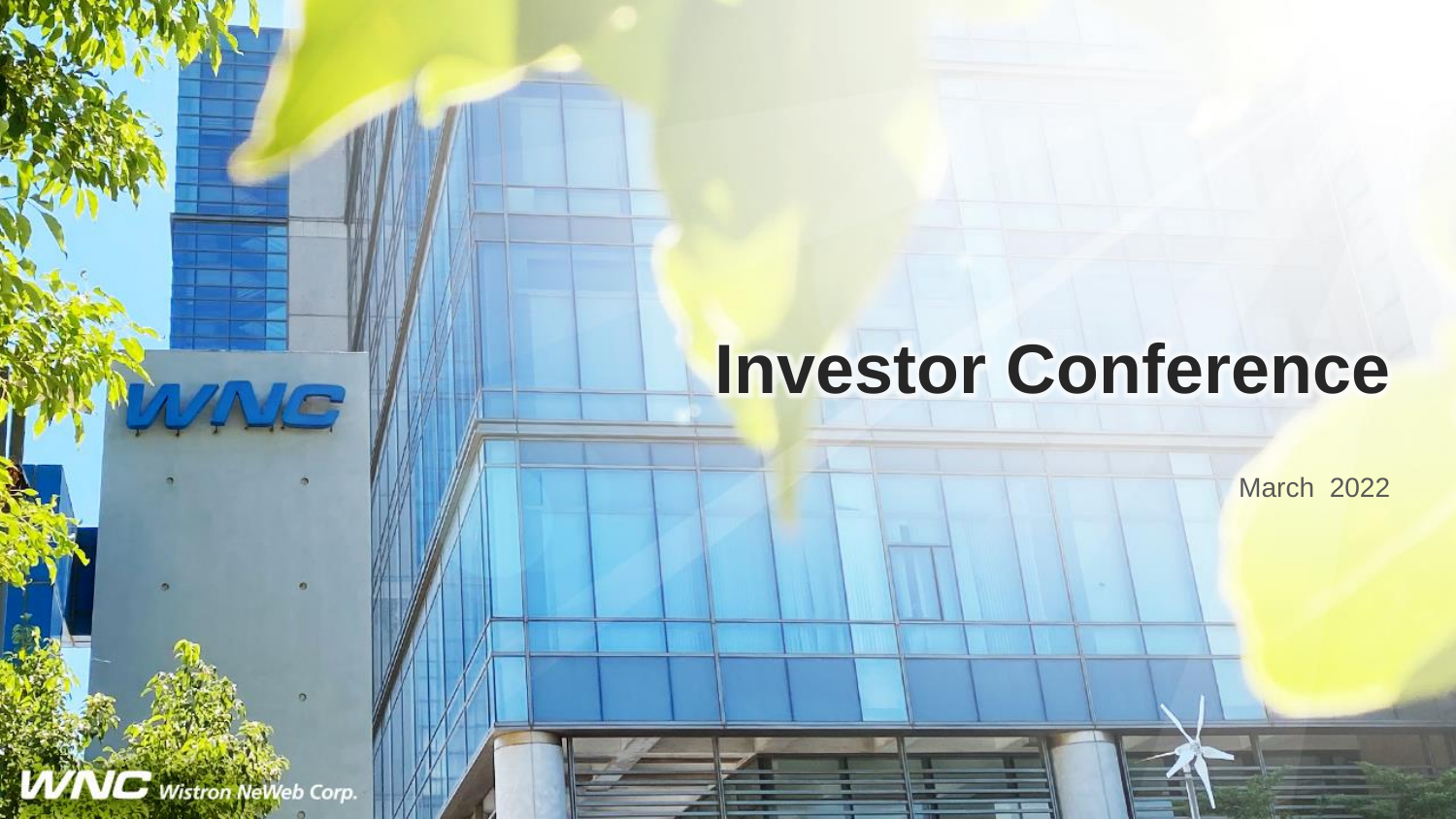#### **Disclaimer**

This presentation is being delivered to the recipient. The sole purpose of this presentation is to assist the recipient in understanding Wistron NeWeb Corporation ( WNC ). This presentation is not intended to form the basis of a decision to purchase securities or any other investment decision and does not constitute an offer, invitation or recommendation for the sale or purchase of securities. Neither the information contained in this presentation nor any further information made available in connection with the subject matter contained herein will form the basis of any contract.

This presentation does not purport to be comprehensive or to contain all the information that a prospective purchaser may need. The information contained herein is based on publicly available information and sources, which we believe to be reliable, but we do not represent it is accurate or complete. The recipient of this presentation must make its own investigation and assessment of the ideas and concepts presented herein. No representation, warranty or undertaking, express or implied, is or will be made or given and no responsibility or liability is or will be accepted by WNC or by any of its directors, officers, employees, agents or advisers, in relation to the accuracy or completeness of this presentation or any other written or oral information made available in connection with the ideas and concepts presented herein. Any responsibility or liability for any such information is expressly disclaimed.

This presentation is private and confidential and is being made available to the recipient on the express understanding that it will be kept confidential and that the recipient shall not copy, reproduce, distribute or pass to third parties this presentation in whole or in part at any time. This presentation is the property of WNC and the recipient agrees that it will, on request, promptly return this presentation and all other information supplied in connection with the ideas and concepts presented herein, without retaining any copies.

In furnishing this presentation, WNC undertakes no obligation to provide the recipient with access to any additional information, or to update, or to correct any inaccuracies which may become apparent in, this presentation or any other information made available in connection with the ideas and concepts presented herein.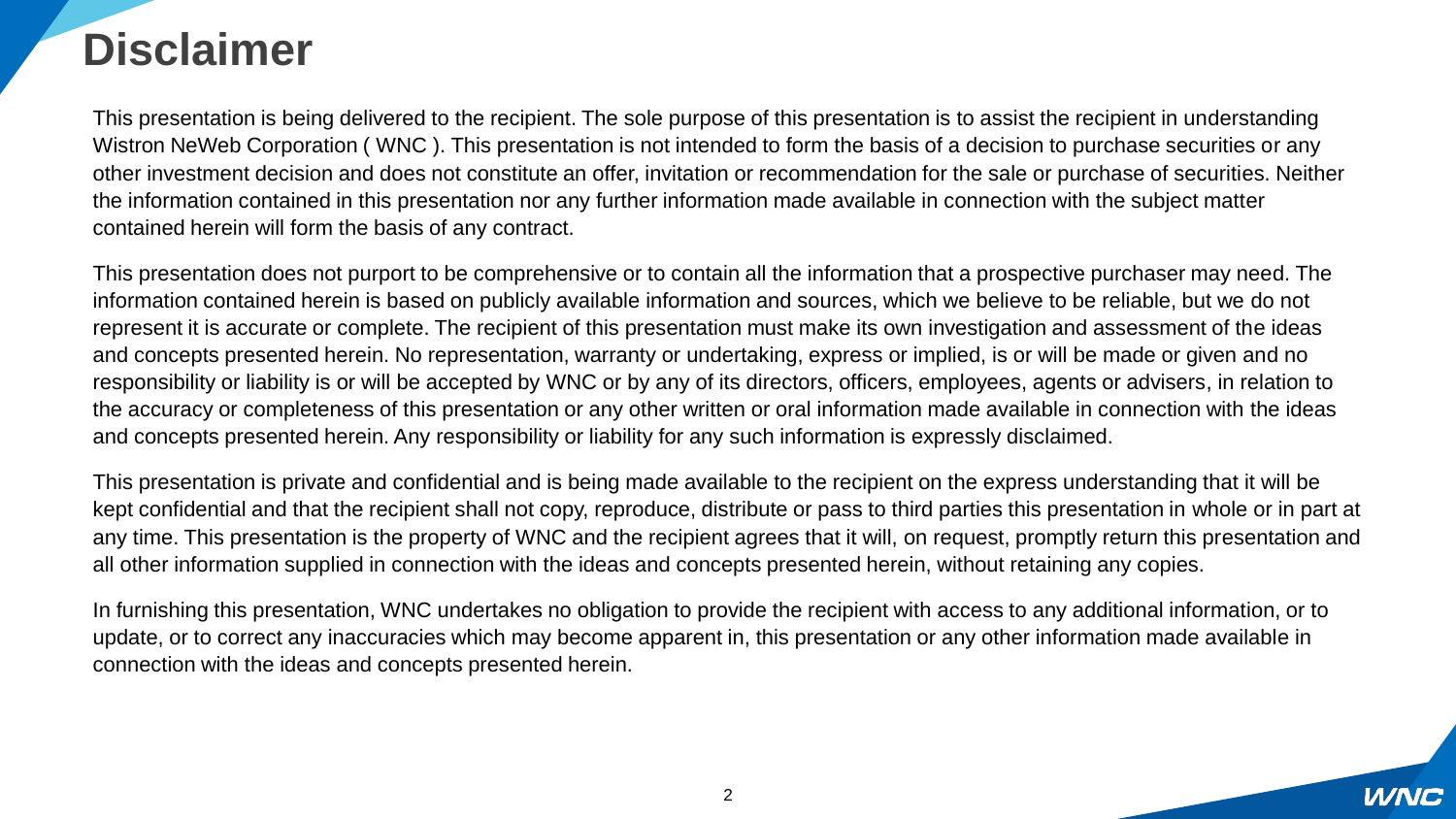### **4Q 2021 Income Statement QoQ (Consolidated)**

| (in NT\$ million)                  | 4Q 2021 |       | 3Q 2021 |       | QoQ           |  |
|------------------------------------|---------|-------|---------|-------|---------------|--|
|                                    | Amount  | $\%$  | Amount  | %     | $\frac{0}{0}$ |  |
| <b>Net Revenue</b>                 | 19,053  | 100.0 | 17,330  | 100.0 | 9.9           |  |
| <b>Realized Gross Profit</b>       | 1,939   | 10.2  | 1,925   | 11.1  | 0.7           |  |
| <b>Operating Expense</b>           | 1,744   | 9.2   | 1,673   | 9.6   | 4.2           |  |
| <b>Operating Income</b>            | 195     | 1.0   | 252     | 1.5   | $-22.6$       |  |
| <b>Non-operating Income/(Loss)</b> | 204     | 1.1   | 166     | 0.9   |               |  |
| <b>PBT</b>                         | 399     | 2.1   | 418     | 2.4   | $-4.5$        |  |
| <b>PAT</b>                         | 332     | 1.7   | 334     | 1.9   | $-0.6$        |  |
| Total shares (M)                   | 396.56  |       | 397.34  |       |               |  |
| <b>Outstanding shares (M)</b>      | 390.97  |       | 390.61  |       |               |  |
| EPS (@NTD/share)                   | 0.85    |       | 0.85    |       |               |  |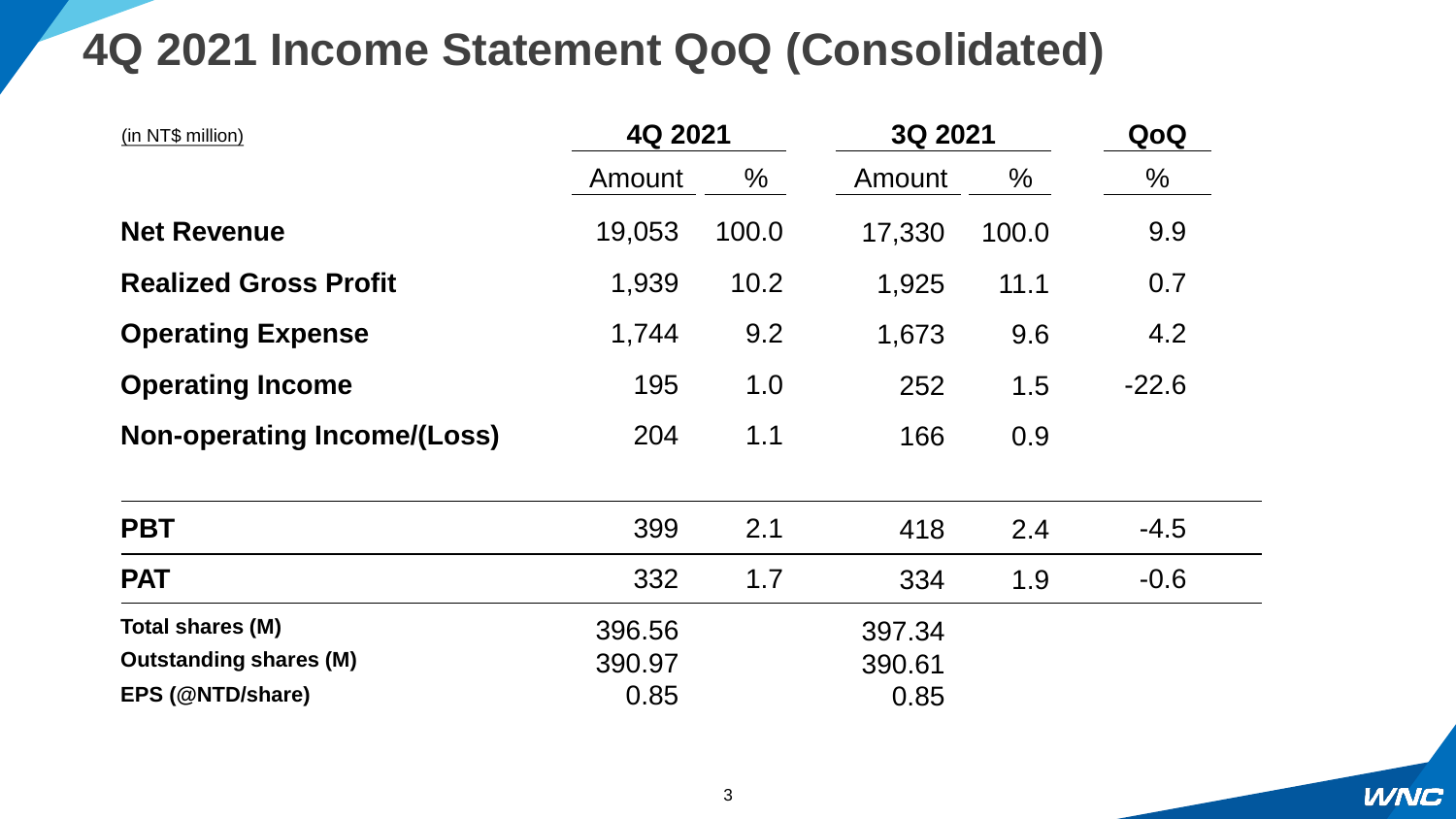#### **2021 Income Statement YoY (Consolidated)**

| (in NT\$ million)                  | 2021   |               | 2020   | YoY   |               |  |
|------------------------------------|--------|---------------|--------|-------|---------------|--|
|                                    | Amount | $\frac{0}{0}$ | Amount | $\%$  | $\frac{0}{0}$ |  |
| <b>Net Revenue</b>                 | 67,230 | 100.0         | 62,649 | 100.0 | 7.3           |  |
| <b>Realized Gross Profit</b>       | 7,254  | 10.8          | 6,951  | 11.1  | 4.4           |  |
| <b>Operating Expense</b>           | 6,373  | 9.5           | 5,478  | 8.7   | 16.3          |  |
| <b>Operating Income</b>            | 881    | 1.3           | 1,473  | 2.4   | $-40.2$       |  |
| <b>Non-operating Income/(Loss)</b> | 531    | 0.8           | 253    | 0.4   |               |  |
| <b>PBT</b>                         | 1,412  | 2.1           | 1,726  | 2.8   | $-18.2$       |  |
| <b>PAT</b>                         | 1,232  | 1.8           | 1,467  | 2.3   | $-16.0$       |  |
| Total shares (M)                   | 396.56 |               | 397.62 |       |               |  |
| <b>Outstanding shares (M)</b>      | 390.97 |               | 390.15 |       |               |  |
| EPS (@NTD/share)                   | 3.15   |               | 3.76   |       |               |  |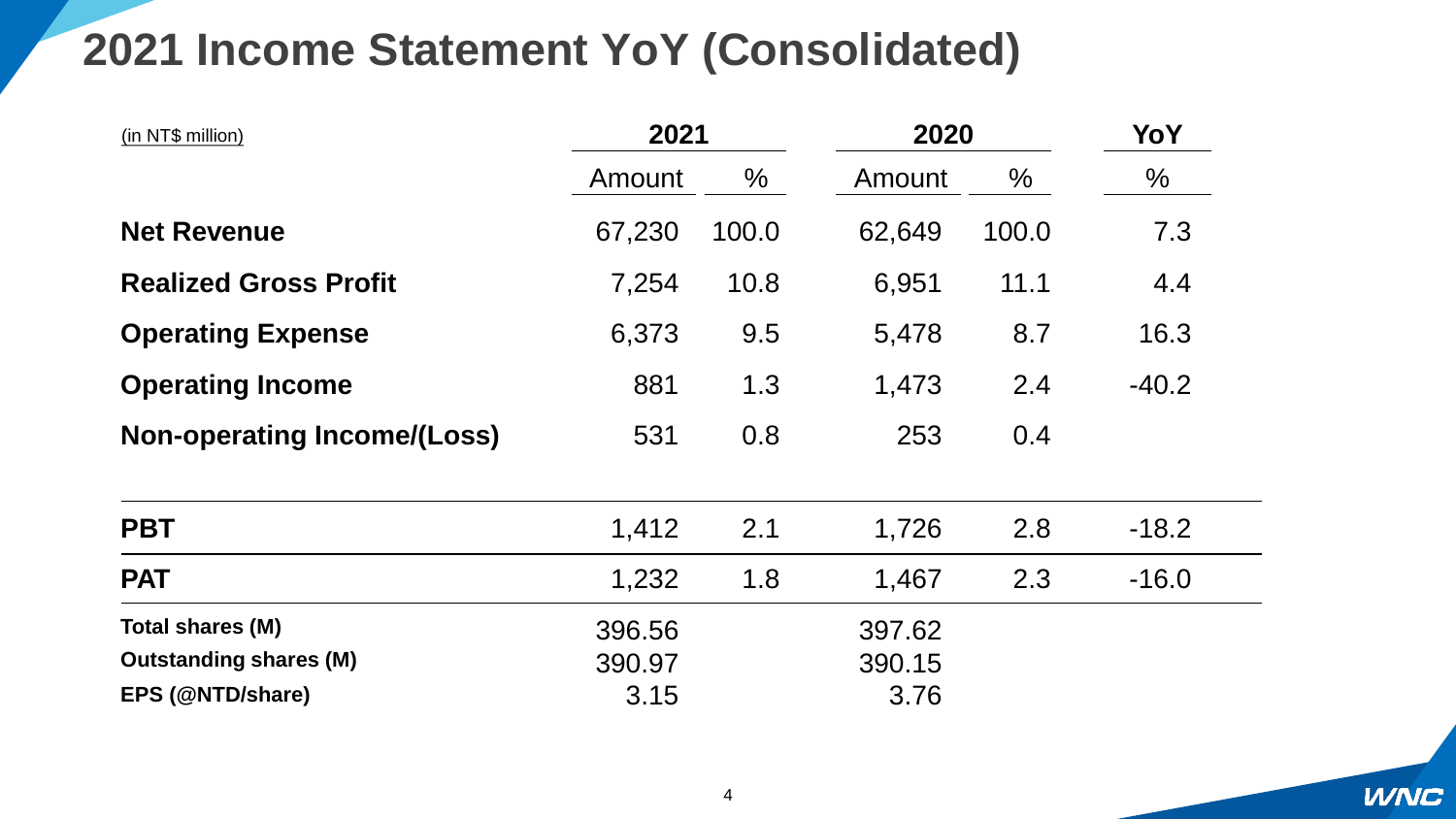#### **2021/12/31 Balance Sheet (Consolidated)**

| (in NT\$ million)                    |        | 2021/12/31 |        | 2021/09/30     |        | QoQ            |        | 2020/12/31     |          | YoY             |  |
|--------------------------------------|--------|------------|--------|----------------|--------|----------------|--------|----------------|----------|-----------------|--|
|                                      | Amount | $\%$       | Amount | $\%$           | Amount | %              | Amount | $\%$           | Amount   | $\%$            |  |
| Cash & ST Investments                | 4,029  | 9          | 3,710  | 9              | 319    | 9              | 6,193  | 16             | (2, 164) | $-35$           |  |
| A/R                                  | 15,404 | 35         | 12,963 | 31             | 2,441  | 19             | 13,342 | 35             | 2,062    | 15              |  |
| Inventory                            | 13,449 | 30         | 14,157 | 34             | (708)  | $-5$           | 8,277  | 22             | 5,172    | 62              |  |
| <b>Other Current Assets</b>          | 593    | 1          | 647    | 1              | (54)   | -8             | 377    | 1              | 216      | 57              |  |
| <b>Total Current Assets</b>          | 33,475 | 75         | 31,477 | 75             | 1,998  | 6              | 28,189 | 74             | 5,286    | 19              |  |
| LT Equity Investments                | 139    | $\Omega$   | 152    | $\overline{0}$ | (13)   | $-9$           | 175    | $\overline{0}$ | (36)     | $-21$           |  |
| <b>Property, Plant and Equipment</b> | 8,214  | 19         | 7,772  | 19             | 442    | 6              | 7,044  | 19             | 1,170    | 17              |  |
| <b>Others Assets</b>                 | 2,669  | 6          | 2,598  | 6              | 71     | 3              | 2,531  | $\overline{7}$ | 138      | $5\overline{)}$ |  |
| <b>Total Assets</b>                  | 44,497 | 100        | 41,998 | 100            | 2,499  | 6              | 37,939 | 100            | 6,558    | 17              |  |
| <b>ST Borrowing</b>                  | 6,766  | 15         | 5,282  | 13             | 1,484  | 28             | 1,949  | 5              | 4,817    | 247             |  |
| A/P                                  | 11,418 | 26         | 11,643 | 28             | (225)  | $-2$           | 10,781 | 28             | 637      | 6               |  |
| <b>Other Current Liabilities</b>     | 5,746  | 13         | 5,055  | 12             | 691    | 14             | 5,219  | 15             | 527      | 10 <sup>°</sup> |  |
| <b>Other Liabilities</b>             | 3,564  | 8          | 3,439  | 8              | 125    | $\overline{4}$ | 3,204  | 8              | 360      | 11              |  |
| <b>Total Liabilities</b>             | 27,494 | 62         | 25,419 | 61             | 2,075  | 8              | 21,153 | 56             | 6,341    | 30              |  |
| <b>Shareholder's Equity</b>          | 17,003 | 38         | 16,579 | 39             | 424    | 3              | 16,786 | 44             | 217      | 1               |  |

**WNC**